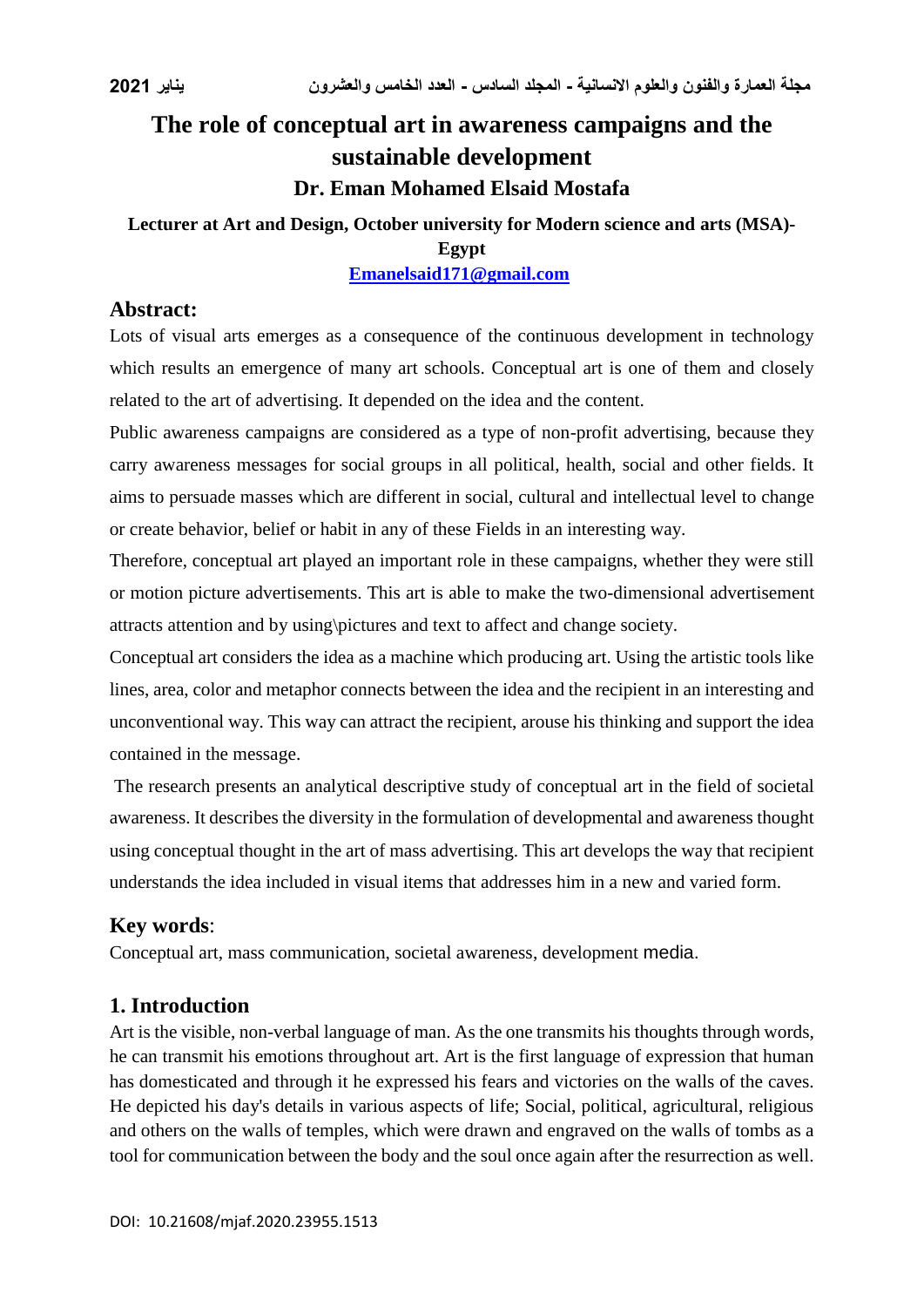All these pictures and drawings have become the only way in our time to know about human thoughts in those ancient periods.

The visual arts have been varied as a result of continuous improving of formation progress and an appearance of numerous schools of art, which conceptual art is one of them. The conceptual art is closely related to advertising art as a type of visual arts that had been practiced by human. This art is based on the idea and concept as a connection bridge between the artist and the recipient.

The constant development in the field of advertising allows designers to create modern creative ideas of advertisement. All that achieved the required success in delivering the advertising message to the audience in an artistic convincing way and consequently attracted the attention of audiences and made the idea of the advertisement rememberable to them.

The awareness campaign is considered a type of advertisement but non- profitable one, because it includes awareness messages in many fields; political, health, social and others. It needs to convince all types of society to change, create an attitude, belief or costume in any of these fields for raising the level of society from all its aspects.

Therefore, the conceptual art plays an important role in these campaigns, even its still visuals or animated advertisement. By concept, Art can convert the advertisement to two-dimensional image which attracts the mind and attention. This image delivers an implicit message that carries elements of the idea, such as pictures and text, that affect the soul and lead to a change in society.

Conceptual art is fully coupled with the characteristics of contemporary advertising in terms of their interconnectedness and integration in a single intellectual instruction. The conceptual art work represents a stage of mental activity between the idea and the final product. This is what the advertising designer is doing in our present time and providing a new intellectual perception for a new subject. The idea is understood, pushed, and guided by a distinct mental sensitivity.

## **2. Overview and Background**

Advertising is considered one of the basic means of communication. Awareness Campaigns are non-profitable type of it. Conceptual art that has been used in this type of ads helps raising the recipient level of perception and the ability to connect shapes with meanings. From this point, the research focuses on what makes this kind of ads visually more attractive.

## **3. Problem Statment**

By observing recent awareness campaigns in Egypt, it was found that these campaigns use a direct approach, rather than using artistic aesthetic values that attract the recipient and stimulate the memory.

## **4. Aims and Objectives**

The research exposes the aesthetics of the conceptual art that is used in awareness advertisements. It discusses the role of this art in enriching the visual formulation of the awareness advertising. Moreover, the researcher has chosen and analyzed some models of the community awareness advertisements in and outside Egypt, then compared between them.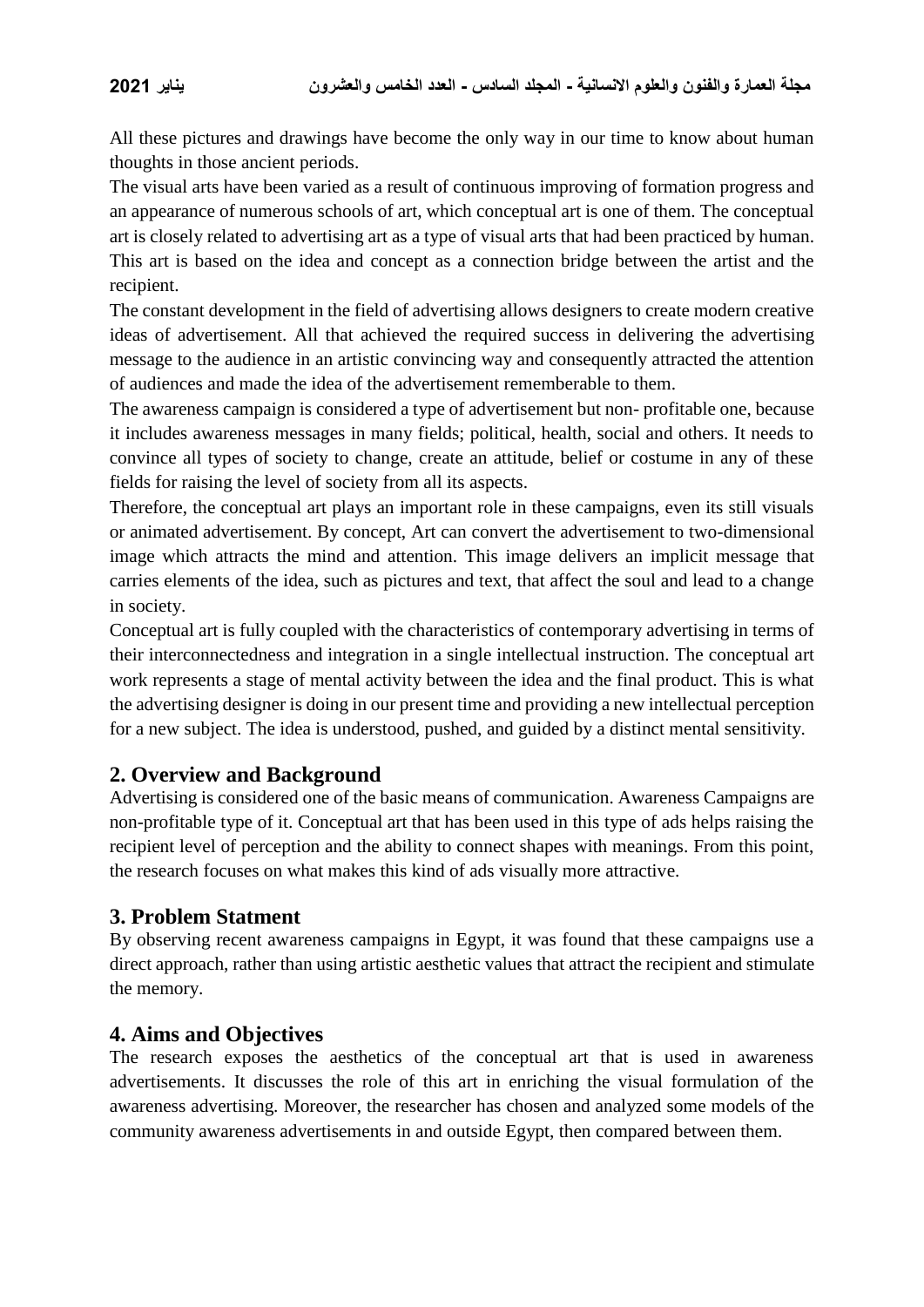# **5. Hypothesis and Methodologies**

The researcher follows the inductive approach in collecting information and data. In addition, describes and analyzes some samples of awareness campaigns inside and outside Egypt.

#### **6. CONCLUSIONS**

a. Egyptian posters used in awareness campaigns is devoid of concept and suspense.

b. There is a lack of visual rhetoric and semantics in the Egyptian educational poster.

c. Video ads are more popular than poster ads in Egypt, because they contain audio or music which makes them understandable to most of the society.

d. Campaigns are not affiliated with the international logo of the same campaign type.

e. There is no designed logo for local campaigns in Egypt.

## **7.Recommendations:**

1. Design a fixed special logo for each awareness campaign that is linked visually with the campaign type in the recipient's memory.

2. The necessity of paying attention to the technical aspect that affects the thinking and feelings of the recipient. This should be done by professional agencies during planning to the campaign.

3. Use of available modern technologies to develop motion picture advertising.

4. Providing special recommendations for academic institutions in the field of the arts to produce community participation projects in awareness campaigns using innovative and contemporary methods in formulating the educational message.

5. Carrying out quantitative and qualitative studies to define and evaluate the awareness of the audiences in its various categories.

# **8. References**

#### **Arabic Reference:**

(1) Elmosalmy, Ibrahim Abdullah (2002), Mass and Society, Cairo, Elaraby Press.

- (2) Elshaer, Alaa Jameel Hassan'(2018), Ideology Vision in Advertising Design, Doctor of Philosophy, Faculty of Applied Art, Helwan University.
- (3) Enaghy, Asmaa Elsayed Ali, (2016), "The creative vision in formation of cinematic advertising", Master degree, the faculty of fine art, Alexandria University.
- (4) Said, Hanaa Abd Elhalim,(1997), The Advertisement, The Arabic Company Press, Cairo University.
- (5) Seif, Mahmoud Hasanain kamel Haikal, (2012), The Graphic effects for Photography and its role in creating the advertising image, the faculty of fine art, Alexandria University.
- (6) Aly, Nermeen Hussein Saleh, (2020)." The strategy of designing contemporary advertising using modern digital media". The faculty of education for Specific Art Education- Cairo

#### **English References:**

1- Albero, Alexander, Blake Stimson, 1999. The conceptual Art: A critical Anthology, The Mit Press, Cambridge, Massachusetts. London, England